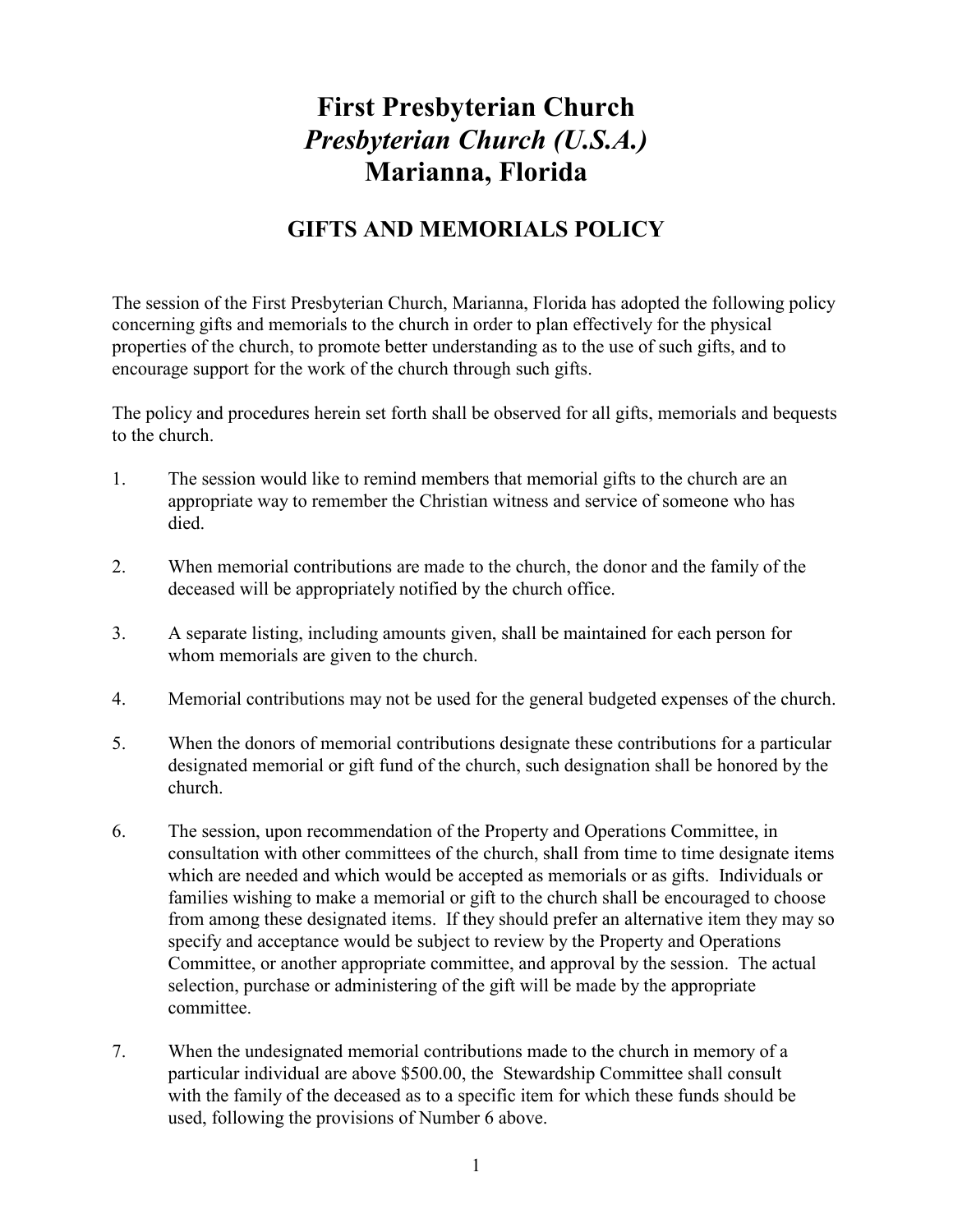- 8. Designated gifts which do not cover the cost of an item for which they are designated will be held at interest until such time as other gifts or general church budget funds become available to complete the purchase. In the event that the Stewardship Committee determines that it is unlikely that funds will ever be available to complete the purchase of the designated item, the committee may place the funds with other bequests and special gifts to serve other needs of the church. If practical, the donor, or family of the donor, shall be consulted prior to the disbursement of the funds which were included in the original gift or bequest.
- 9. The session, through the Property and Operations Committee, may receive 'used' items as gifts or bequests subject to the provision that if such items cannot be used in a way which the committee and the session deem appropriate for the life of the church, the committee shall be given the authority to sell such items and to use the money for approved items. Such gifts will be acknowledged by the church in a letter listing the items given. It will be the responsibility of the donor to determine the monetary value of the gift or bequest.
- 10. The normal practice of the church is to liquidate any gifts of stock, real estate and other accumulated resources as these are received by the church.
- 11. The session would encourage all members of the church to remember the church in their wills, as a continuation of their Christian Stewardship following death. Any persons who are planning to make designated bequests to the church are encouraged to consult with the Stewardship Committee so that the designation might be made to an approved item and/ or ministry of the congregation.
- 12. The session would encourage members to remember that a gift to the church is an appropriate way in which to honor other people on special occasions in their lives, or on special occasions during the year. All gifts made in honor of other people will be handled in the same manner as memorial gifts to the church.
- 13. No gift shall be made or accepted for any purpose which requires or would result in alteration, change, or modification of any part of the existing church building, structure or premises unless and until such alteration, change, or modification has been specifically authorized and approved by the session, and, if necessary, by the congregation.
- 14. The names of those for whom memorials have been received, together with the names of the donors, will be listed in the Memorial Book of the First Presbyterian Church.
- 15. The names of those for whom memorials or honorariums have been received during the previous 12 months, and how they have been used, will be listed in the bulletin at the annual Heritage Sunday celebration, and in the minutes of the session and the church newsletter following that annual celebration.
- 16. The use of individual identification on gifts, such as plaques or engravings, shall be the responsibility of the Property and Operations and Stewardship Committees so that uniformity of wording and size of plaques can be maintained.